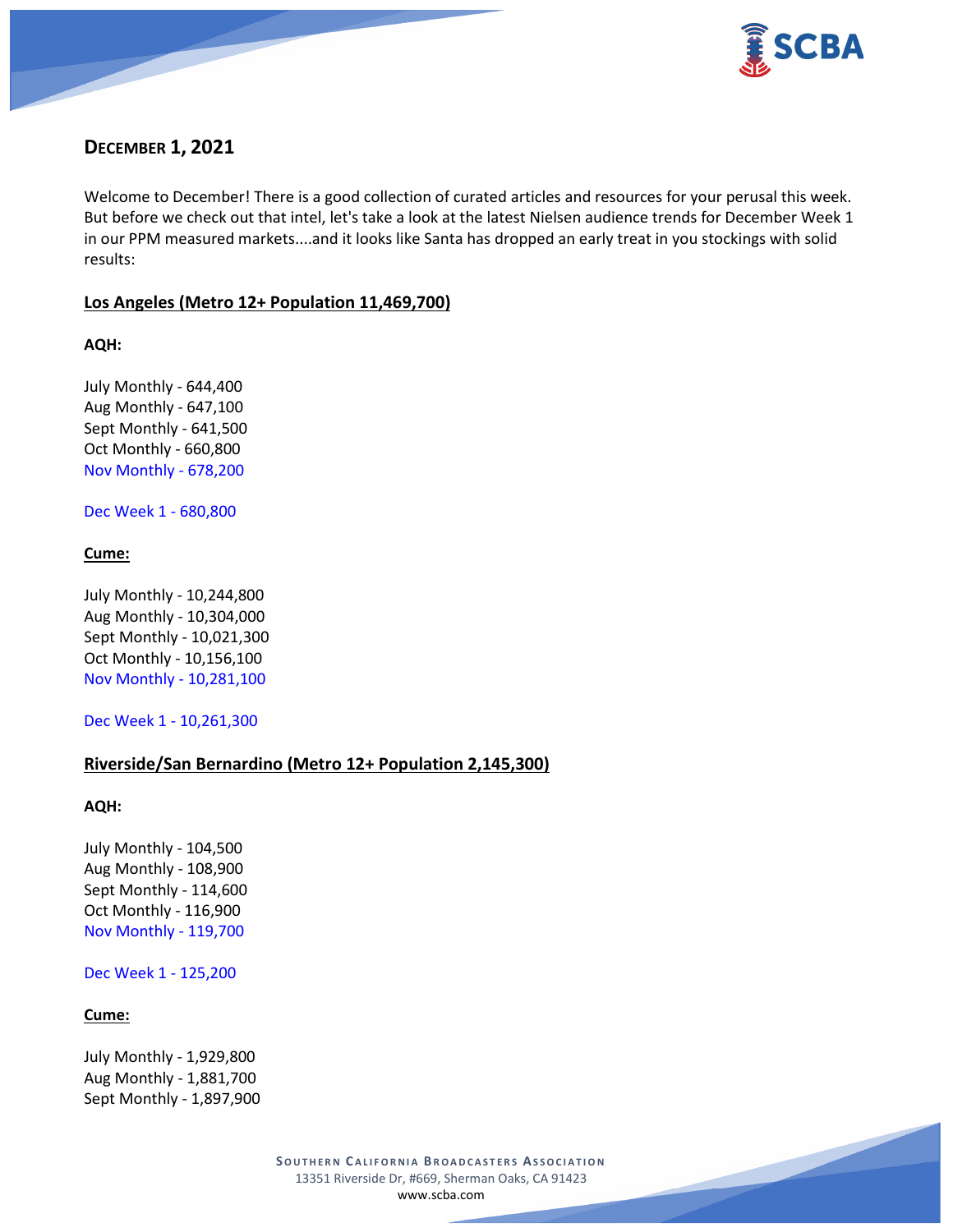

Oct Monthly - 1,928,200 Nov Monthly - 1,936,300

Dec Week 1 - 1,900,100

### **San Diego (Metro 12+ Population 2,873,100)**

**AQH:**

July Monthly - 119,700 Aug Monthly - 129,100 Sept Monthly - 137,300 Oct Monthly - 136,000 Nov Monthly - 141,400

Dec Week 1 - 136,800 **Cume:**

July Monthly - 2,363,700 Aug Monthly - 2,399,900 Sept Monthly - 2,448,400 Oct Monthly - 2,516,600 Nov Monthly - 2,481,400

Dec Week 1 - 2,533,700

**Life is a classroom. Only those willing to be lifelong learners will move to the head of the class.** – Zig Ziglar

### **RESOURCES AND ARTICLES OF INTEREST TO SALES AND ADVERTISERS**

**Survey Finds Retailers Are Warming Up To Advertising On Podcasts And Digital Radio.** Inside Radio (Advertiser Perceptions) December 1, 2021 [http://www.insideradio.com/podcastnewsdaily/survey-finds-retailers-are-warming-up-to-advertising-on](http://www.insideradio.com/podcastnewsdaily/survey-finds-retailers-are-warming-up-to-advertising-on-podcasts-and-digital-radio/article_162f4580-52cd-11ec-84425723f70a6588.html)[podcasts-and-digital-radio/article\\_162f4580-52cd-11ec-84425723f70a6588.html](http://www.insideradio.com/podcastnewsdaily/survey-finds-retailers-are-warming-up-to-advertising-on-podcasts-and-digital-radio/article_162f4580-52cd-11ec-84425723f70a6588.html)

**Viewers Are Spending Less Time Watching TV, Movies Research indicates consumers are spending more time playing video games and listening to music and podcasts** tvtech December 1, 2021

<https://www.tvtechnology.com/news/viewers-are-spending-less-time-watching-tv-movies>

#### **Podcast CPMs Rose Six Percent In November Compared To A Year Ago.**

Inside Radio (AdvertiseCast) December 1, 2021 [http://www.insideradio.com/podcastnewsdaily/podcast-cpms-rose-six-percent-in-november-compared-to-a](http://www.insideradio.com/podcastnewsdaily/podcast-cpms-rose-six-percent-in-november-compared-to-a-year-ago/article_cd8c758c-52cc-11ec-9484-4b22d801e5a4.html)[year-ago/article\\_cd8c758c-52cc-11ec-9484-4b22d801e5a4.html](http://www.insideradio.com/podcastnewsdaily/podcast-cpms-rose-six-percent-in-november-compared-to-a-year-ago/article_cd8c758c-52cc-11ec-9484-4b22d801e5a4.html)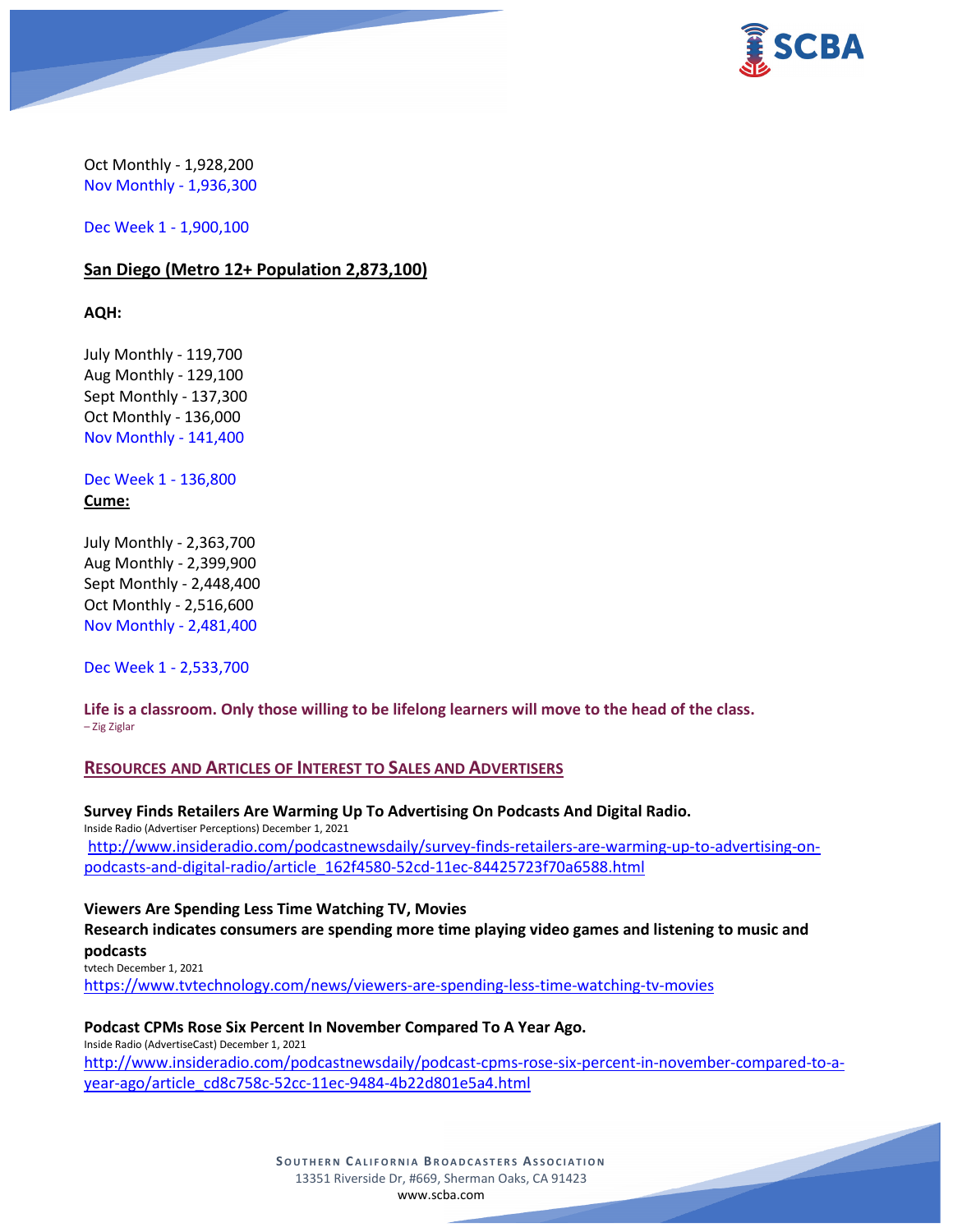

#### **Dealers Spent More On Auto Ads In First Half, But Radio's Feeling Supply Chain Pinch.**

Inside Radio (NADA) December 1, 2021 [http://www.insideradio.com/free/dealers-spent-more-on-auto-ads-in-first-half-but-radio-s-feeling-supply](http://www.insideradio.com/free/dealers-spent-more-on-auto-ads-in-first-half-but-radio-s-feeling-supply-chain/article_90d9cb50-527a-11ec-95ae-9b61a30ea310.html)[chain/article\\_90d9cb50-527a-11ec-95ae-9b61a30ea310.html](http://www.insideradio.com/free/dealers-spent-more-on-auto-ads-in-first-half-but-radio-s-feeling-supply-chain/article_90d9cb50-527a-11ec-95ae-9b61a30ea310.html)

#### **Why Aren't Local Advertisers Buying More Digital Audio? Low Awareness, Says New Study.** Inside Radio (Borrell Associates) November 29, 2021

[http://www.insideradio.com/free/why-aren-t-local-advertisers-buying-more-digital-audio-low-awareness-says](http://www.insideradio.com/free/why-aren-t-local-advertisers-buying-more-digital-audio-low-awareness-says-new-study/article_83052f9c-50ef-11ec-8338-035b563c06a1.html)[new-study/article\\_83052f9c-50ef-11ec-8338-035b563c06a1.html](http://www.insideradio.com/free/why-aren-t-local-advertisers-buying-more-digital-audio-low-awareness-says-new-study/article_83052f9c-50ef-11ec-8338-035b563c06a1.html)

**Navigate Difficult Conversations With These Tips** SalesFuel November 27, 2021 <https://salesfuel.com/navigate-difficult-conversations-with-these-tips/>

**Holidays Shouldn't Mean Missing Quota** SalesFuel November 27, 2021 <https://salesfuel.com/holidays-shouldnt-mean-missing-quota/>

#### **4 Steps to Crafting the Perfect Elevator Pitch**

SalesFuel November 27, 2021 <https://salesfuel.com/4-steps-to-crafting-the-perfect-elevator-pitch/>

#### **What Happened to Pandora?**

Radio Ink (Pierre Bouvard) November 30, 2021 <https://radioink.com/2021/11/30/what-happened-to-pandora/>

#### **Podcast Listening Soars According To Latest Edison 'Share Of Ear' Data.**

Inside Radio (Edison Research) November 30, 2021 [http://www.insideradio.com/podcastnewsdaily/podcast-listening-soars-according-to-latest-edison-share-of-ear](http://www.insideradio.com/podcastnewsdaily/podcast-listening-soars-according-to-latest-edison-share-of-ear-data/article_59f46744-5207-11ec-b127-ebfa88564779.html)[data/article\\_59f46744-5207-11ec-b127-ebfa88564779.html](http://www.insideradio.com/podcastnewsdaily/podcast-listening-soars-according-to-latest-edison-share-of-ear-data/article_59f46744-5207-11ec-b127-ebfa88564779.html)

**Latest 'Share Of Ear' Shows AM/FM At 40%, With Streaming's Cut Now 15%.**

Inside Radio (Edison Research) November 30, 2021 [http://www.insideradio.com/free/latest-share-of-ear-shows-am-fm-at-40-with-streamings-cut-now-](http://www.insideradio.com/free/latest-share-of-ear-shows-am-fm-at-40-with-streamings-cut-now-15/article_4b8a7d50-51ae-11ec-8b4a-7707bb09d9e2.html)[15/article\\_4b8a7d50-51ae-11ec-8b4a-7707bb09d9e2.html](http://www.insideradio.com/free/latest-share-of-ear-shows-am-fm-at-40-with-streamings-cut-now-15/article_4b8a7d50-51ae-11ec-8b4a-7707bb09d9e2.html)

**Are Audio Listeners More Engaged Than Other Media Consumers? Neuroscience Says Yes.** Inside Radio November 30, 2021 [http://www.insideradio.com/free/are-audio-listeners-more-engaged-than-other-media-consumers-](http://www.insideradio.com/free/are-audio-listeners-more-engaged-than-other-media-consumers-neuroscience-says-yes/article_2970ede4-51ae-11ec-a44a-1796a21ab314.html)

[neuroscience-says-yes/article\\_2970ede4-51ae-11ec-a44a-1796a21ab314.html](http://www.insideradio.com/free/are-audio-listeners-more-engaged-than-other-media-consumers-neuroscience-says-yes/article_2970ede4-51ae-11ec-a44a-1796a21ab314.html)

### **Black Friday Blitz Has Retailers Bringing The Noise To Radio.**

Inside Radio (Media Monitors) November 30, 2021 [http://www.insideradio.com/free/black-friday-blitz-has-retailers-bringing-the-noise-to-radio/article\\_8cde4f4e-](http://www.insideradio.com/free/black-friday-blitz-has-retailers-bringing-the-noise-to-radio/article_8cde4f4e-51ad-11ec-a917-33296ace656f.html)[51ad-11ec-a917-33296ace656f.html](http://www.insideradio.com/free/black-friday-blitz-has-retailers-bringing-the-noise-to-radio/article_8cde4f4e-51ad-11ec-a917-33296ace656f.html)

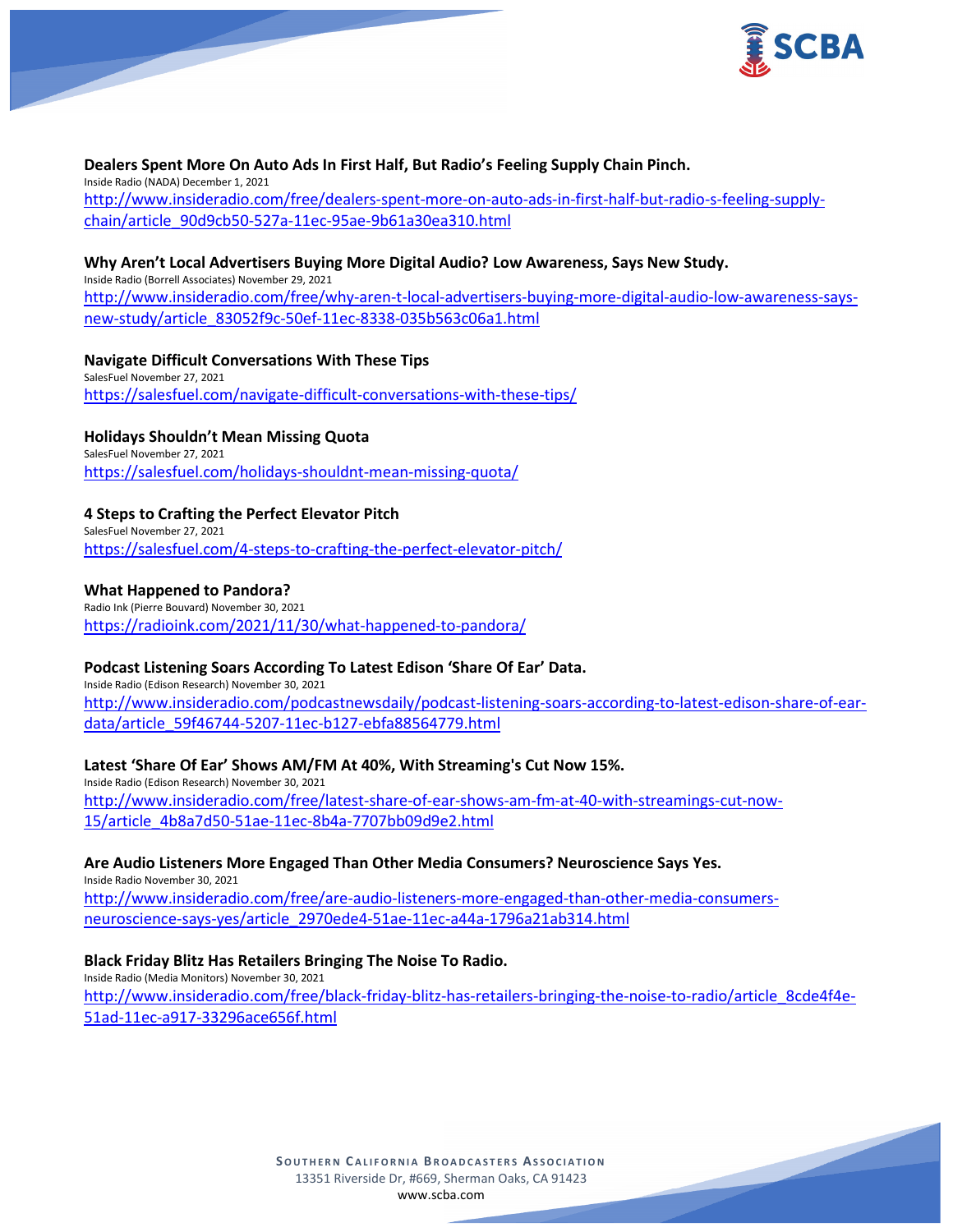

#### **Consumer Capacity For Holiday Spend Uneven Again**

MediaPost November 30, 2021 [https://www.mediapost.com/publications/article/369014/consumer-capacity-for-holiday-spend-uneven](https://www.mediapost.com/publications/article/369014/consumer-capacity-for-holiday-spend-uneven-again.html?utm_source=newsletter&utm_medium=email&utm_content=readmore&utm_campaign=124460&hashid=nPO6kNh8ToCb2_NBH4Mycg)[again.html?utm\\_source=newsletter&utm\\_medium=email&utm\\_content=readmore&utm\\_campaign=124460&h](https://www.mediapost.com/publications/article/369014/consumer-capacity-for-holiday-spend-uneven-again.html?utm_source=newsletter&utm_medium=email&utm_content=readmore&utm_campaign=124460&hashid=nPO6kNh8ToCb2_NBH4Mycg) [ashid=nPO6kNh8ToCb2\\_NBH4Mycg](https://www.mediapost.com/publications/article/369014/consumer-capacity-for-holiday-spend-uneven-again.html?utm_source=newsletter&utm_medium=email&utm_content=readmore&utm_campaign=124460&hashid=nPO6kNh8ToCb2_NBH4Mycg)

#### **The Most Important Skill Before The Close**

Radio Ink (Loyd Ford)November 29, 2021 [https://radioink.com/2021/11/29/the-most-important-skill-before-the](https://radioink.com/2021/11/29/the-most-important-skill-before-the-close/?vgo_ee=g4MdIIvetgiR1mkR7kijJ4BI1h38V58Ke8bVrp%2FmcsM%3D)[close/?vgo\\_ee=g4MdIIvetgiR1mkR7kijJ4BI1h38V58Ke8bVrp%2FmcsM%3D](https://radioink.com/2021/11/29/the-most-important-skill-before-the-close/?vgo_ee=g4MdIIvetgiR1mkR7kijJ4BI1h38V58Ke8bVrp%2FmcsM%3D)

#### **Black Friday store traffic up year-over-year; down from pre-pandemic levels**

Chain Store Age November 29, 2021 [https://chainstoreage.com/black-friday-store-traffic-year-over-year-down-pre-pandemic](https://chainstoreage.com/black-friday-store-traffic-year-over-year-down-pre-pandemic-levels?oly_enc_id=8319H4585489H7M&utm_source=omeda&utm_medium=email&utm_campaign=NL_CSA+Day+Breaker&utm_keyword=)[levels?oly\\_enc\\_id=8319H4585489H7M&utm\\_source=omeda&utm\\_medium=email&utm\\_campaign=NL\\_CSA+Da](https://chainstoreage.com/black-friday-store-traffic-year-over-year-down-pre-pandemic-levels?oly_enc_id=8319H4585489H7M&utm_source=omeda&utm_medium=email&utm_campaign=NL_CSA+Day+Breaker&utm_keyword=) [y+Breaker&utm\\_keyword=](https://chainstoreage.com/black-friday-store-traffic-year-over-year-down-pre-pandemic-levels?oly_enc_id=8319H4585489H7M&utm_source=omeda&utm_medium=email&utm_campaign=NL_CSA+Day+Breaker&utm_keyword=)

#### **CGP: Black Friday sales hit record \$34.9 billion, boosted by Thanksgiving closures**

Chain Store Age November 29, 2021 [https://chainstoreage.com/cgp-black-friday-sales-hit-record-349-billion-boosted-thanksgiving](https://chainstoreage.com/cgp-black-friday-sales-hit-record-349-billion-boosted-thanksgiving-closures?utm_source=omeda&utm_medium=email&utm_campaign=NL_CSA+Day+Breaker&utm_keyword=&oly_enc_id=8319H4585489H7M)[closures?utm\\_source=omeda&utm\\_medium=email&utm\\_campaign=NL\\_CSA+Day+Breaker&utm\\_keyword=&oly](https://chainstoreage.com/cgp-black-friday-sales-hit-record-349-billion-boosted-thanksgiving-closures?utm_source=omeda&utm_medium=email&utm_campaign=NL_CSA+Day+Breaker&utm_keyword=&oly_enc_id=8319H4585489H7M) [\\_enc\\_id=8319H4585489H7M](https://chainstoreage.com/cgp-black-friday-sales-hit-record-349-billion-boosted-thanksgiving-closures?utm_source=omeda&utm_medium=email&utm_campaign=NL_CSA+Day+Breaker&utm_keyword=&oly_enc_id=8319H4585489H7M)

### **'The consumer has more voice' How advertising has become more 'complicated' since the '70s**

Union-Bulletin November 27, 2021 [https://www.union-bulletin.com/news/business/the-consumer-has-more-voice-how-advertising-has-become](https://www.union-bulletin.com/news/business/the-consumer-has-more-voice-how-advertising-has-become-more-complicated-since-the-70s/article_ad82be18-4fbb-11ec-ab89-a70864b2a6bc.html)[more-complicated-since-the-70s/article\\_ad82be18-4fbb-11ec-ab89-a70864b2a6bc.html](https://www.union-bulletin.com/news/business/the-consumer-has-more-voice-how-advertising-has-become-more-complicated-since-the-70s/article_ad82be18-4fbb-11ec-ab89-a70864b2a6bc.html)

### **Six myths of holiday shopping 2021 busted**

Chain Store Age November 24, 2021 [https://chainstoreage.com/six-myths-holiday-shopping-2021](https://chainstoreage.com/six-myths-holiday-shopping-2021-busted?oly_enc_id=8319H4585489H7M&utm_source=omeda&utm_medium=email&utm_campaign=NL_CSA+Day+Breaker&utm_keyword=) [busted?oly\\_enc\\_id=8319H4585489H7M&utm\\_source=omeda&utm\\_medium=email&utm\\_campaign=NL\\_CSA+D](https://chainstoreage.com/six-myths-holiday-shopping-2021-busted?oly_enc_id=8319H4585489H7M&utm_source=omeda&utm_medium=email&utm_campaign=NL_CSA+Day+Breaker&utm_keyword=) [ay+Breaker&utm\\_keyword=](https://chainstoreage.com/six-myths-holiday-shopping-2021-busted?oly_enc_id=8319H4585489H7M&utm_source=omeda&utm_medium=email&utm_campaign=NL_CSA+Day+Breaker&utm_keyword=)

#### **The largest online fraud product categories are …**

Chain Store Age (Riskified) November 24, 2021 [https://chainstoreage.com/largest-online-fraud-product-categories](https://chainstoreage.com/largest-online-fraud-product-categories-are?oly_enc_id=8319H4585489H7M&utm_source=omeda&utm_medium=email&utm_campaign=NL_CSA+Day+Breaker&utm_keyword=)[are?oly\\_enc\\_id=8319H4585489H7M&utm\\_source=omeda&utm\\_medium=email&utm\\_campaign=NL\\_CSA+Day+](https://chainstoreage.com/largest-online-fraud-product-categories-are?oly_enc_id=8319H4585489H7M&utm_source=omeda&utm_medium=email&utm_campaign=NL_CSA+Day+Breaker&utm_keyword=) [Breaker&utm\\_keyword=](https://chainstoreage.com/largest-online-fraud-product-categories-are?oly_enc_id=8319H4585489H7M&utm_source=omeda&utm_medium=email&utm_campaign=NL_CSA+Day+Breaker&utm_keyword=)

### **RESOURCES AND ARTICLES OF INTEREST TO MANAGERS FOR PLANNING AND FORECASTING:**

**Marketing Spending Rebounds, Poised For Sustained Growth** MediaPost December 1, 2021 [https://www.mediapost.com/publications/article/369026/marketing-spending-rebounds-poised-for](https://www.mediapost.com/publications/article/369026/marketing-spending-rebounds-poised-for-sustained.html?utm_source=newsletter&utm_medium=email&utm_content=readmore&utm_campaign=124478&hashid=0GmwUb-VQzGl9svJRwTNrA)[sustained.html?utm\\_source=newsletter&utm\\_medium=email&utm\\_content=readmore&utm\\_campaign=12447](https://www.mediapost.com/publications/article/369026/marketing-spending-rebounds-poised-for-sustained.html?utm_source=newsletter&utm_medium=email&utm_content=readmore&utm_campaign=124478&hashid=0GmwUb-VQzGl9svJRwTNrA) [8&hashid=0GmwUb-VQzGl9svJRwTNrA](https://www.mediapost.com/publications/article/369026/marketing-spending-rebounds-poised-for-sustained.html?utm_source=newsletter&utm_medium=email&utm_content=readmore&utm_campaign=124478&hashid=0GmwUb-VQzGl9svJRwTNrA)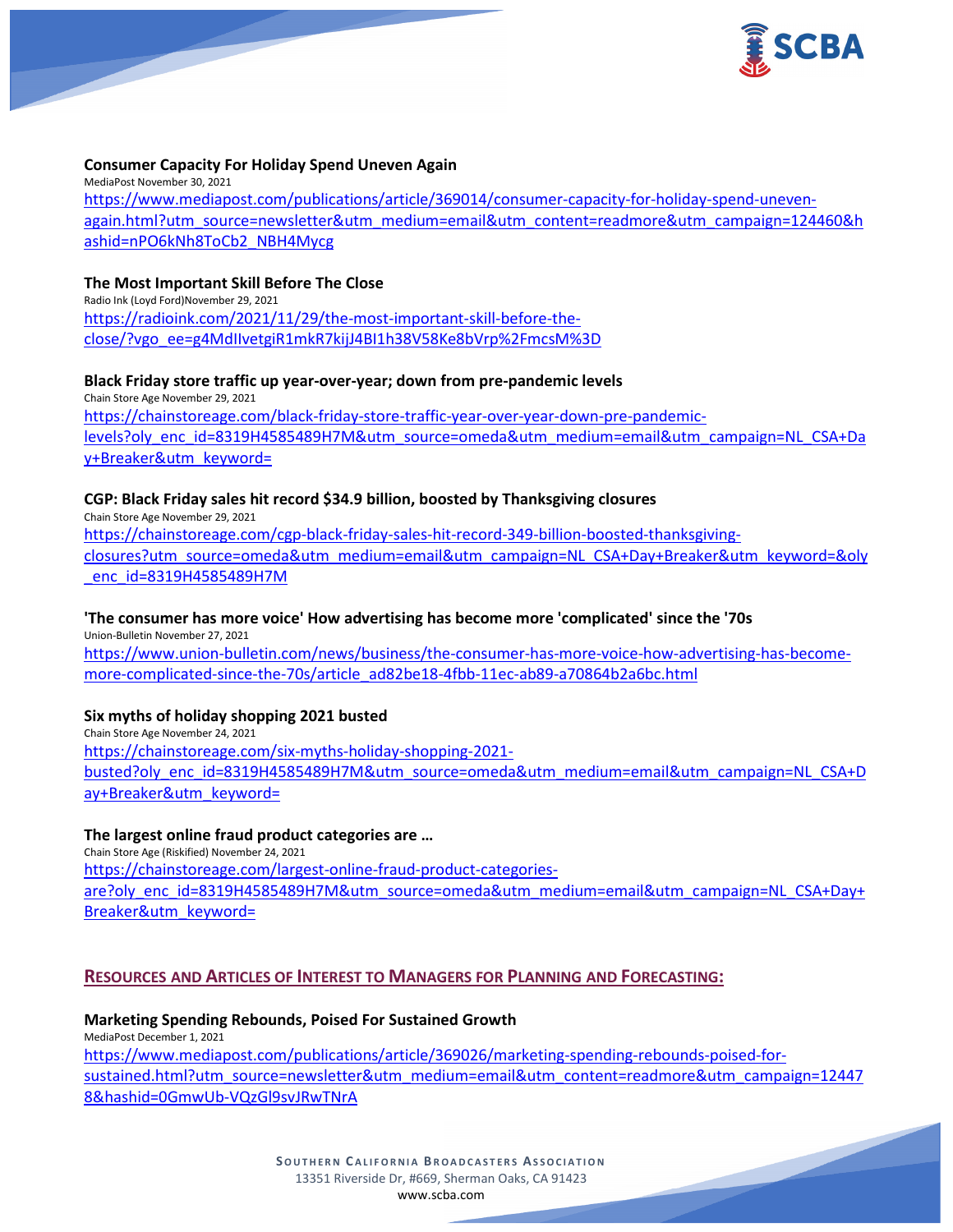

#### **Digital Advertising Has a Promising 2022 in Store — for Those Who Get Ready for It**

STREETFIGHT December 1, 2021

[https://streetfightmag.com/2021/12/01/digital-advertising-has-a-promising-2022-in-store-for-those-who-get](https://streetfightmag.com/2021/12/01/digital-advertising-has-a-promising-2022-in-store-for-those-who-get-ready-for-it/)[ready-for-it/](https://streetfightmag.com/2021/12/01/digital-advertising-has-a-promising-2022-in-store-for-those-who-get-ready-for-it/)

### **How to Build a High Performing Sales Team**

The Center For Sales Strategy (Susan McCullin) December 1, 2021

[https://blog.thecenterforsalesstrategy.com/how-to-build-a-high-performing-sales](https://blog.thecenterforsalesstrategy.com/how-to-build-a-high-performing-sales-team?utm_campaign=subscriber&utm_medium=email&_hsmi=189802992&_hsenc=p2ANqtz-8xeqEgU5hqrpfyHaaNyI-x4Wln6SHGzl9qaIznLGUnTOVGt1ECpXtTHnDoc4e2DEzupSogxMIgzx6MSusRNmjOE8oGFQ&utm_content=189802992&utm_source=hs_email)[team?utm\\_campaign=subscriber&utm\\_medium=email&\\_hsmi=189802992&\\_hsenc=p2ANqtz-](https://blog.thecenterforsalesstrategy.com/how-to-build-a-high-performing-sales-team?utm_campaign=subscriber&utm_medium=email&_hsmi=189802992&_hsenc=p2ANqtz-8xeqEgU5hqrpfyHaaNyI-x4Wln6SHGzl9qaIznLGUnTOVGt1ECpXtTHnDoc4e2DEzupSogxMIgzx6MSusRNmjOE8oGFQ&utm_content=189802992&utm_source=hs_email)[8xeqEgU5hqrpfyHaaNyI-](https://blog.thecenterforsalesstrategy.com/how-to-build-a-high-performing-sales-team?utm_campaign=subscriber&utm_medium=email&_hsmi=189802992&_hsenc=p2ANqtz-8xeqEgU5hqrpfyHaaNyI-x4Wln6SHGzl9qaIznLGUnTOVGt1ECpXtTHnDoc4e2DEzupSogxMIgzx6MSusRNmjOE8oGFQ&utm_content=189802992&utm_source=hs_email)

[x4Wln6SHGzl9qaIznLGUnTOVGt1ECpXtTHnDoc4e2DEzupSogxMIgzx6MSusRNmjOE8oGFQ&utm\\_content=18980](https://blog.thecenterforsalesstrategy.com/how-to-build-a-high-performing-sales-team?utm_campaign=subscriber&utm_medium=email&_hsmi=189802992&_hsenc=p2ANqtz-8xeqEgU5hqrpfyHaaNyI-x4Wln6SHGzl9qaIznLGUnTOVGt1ECpXtTHnDoc4e2DEzupSogxMIgzx6MSusRNmjOE8oGFQ&utm_content=189802992&utm_source=hs_email) [2992&utm\\_source=hs\\_email](https://blog.thecenterforsalesstrategy.com/how-to-build-a-high-performing-sales-team?utm_campaign=subscriber&utm_medium=email&_hsmi=189802992&_hsenc=p2ANqtz-8xeqEgU5hqrpfyHaaNyI-x4Wln6SHGzl9qaIznLGUnTOVGt1ECpXtTHnDoc4e2DEzupSogxMIgzx6MSusRNmjOE8oGFQ&utm_content=189802992&utm_source=hs_email)

### **Latest 'Share of Ear' Provides New Audio Listening Insights**

**AM/FM radio streaming is growing, but there's a gap between perception and reality when markets think of ad-supported audio platforms**

RadioWorld (Edison Research) December 1, 2021

[https://www.radioworld.com/news-and-business/programming-and-sales/latest-share-of-ear-provides-new](https://www.radioworld.com/news-and-business/programming-and-sales/latest-share-of-ear-provides-new-audio-listening-insights?utm_source=SmartBrief&utm_medium=email&utm_campaign=0028F35E-226C-4B60-AC88-AB2831C8A639&utm_content=1451FCE2-11CF-4970-9B83-C0A8E4ED5E32&utm_term=56635b9b-0180-46fb-92ea-d1c65bc244bb)[audio-listening-insights?utm\\_source=SmartBrief&utm\\_medium=email&utm\\_campaign=0028F35E-226C-4B60-](https://www.radioworld.com/news-and-business/programming-and-sales/latest-share-of-ear-provides-new-audio-listening-insights?utm_source=SmartBrief&utm_medium=email&utm_campaign=0028F35E-226C-4B60-AC88-AB2831C8A639&utm_content=1451FCE2-11CF-4970-9B83-C0A8E4ED5E32&utm_term=56635b9b-0180-46fb-92ea-d1c65bc244bb) [AC88-AB2831C8A639&utm\\_content=1451FCE2-11CF-4970-9B83-C0A8E4ED5E32&utm\\_term=56635b9b-0180-](https://www.radioworld.com/news-and-business/programming-and-sales/latest-share-of-ear-provides-new-audio-listening-insights?utm_source=SmartBrief&utm_medium=email&utm_campaign=0028F35E-226C-4B60-AC88-AB2831C8A639&utm_content=1451FCE2-11CF-4970-9B83-C0A8E4ED5E32&utm_term=56635b9b-0180-46fb-92ea-d1c65bc244bb) [46fb-92ea-d1c65bc244bb](https://www.radioworld.com/news-and-business/programming-and-sales/latest-share-of-ear-provides-new-audio-listening-insights?utm_source=SmartBrief&utm_medium=email&utm_campaign=0028F35E-226C-4B60-AC88-AB2831C8A639&utm_content=1451FCE2-11CF-4970-9B83-C0A8E4ED5E32&utm_term=56635b9b-0180-46fb-92ea-d1c65bc244bb)

### **Where Does Your Radio Station's Data Live?**

Jacobs Media Strategies (Seth Resler) November 29, 2021 [https://jacobsmedia.com/where-does-your-radio-stations-data](https://jacobsmedia.com/where-does-your-radio-stations-data-live/?utm_source=Jacobs+Media+Strategies+Blog&utm_campaign=0ae8a45886-CTD_EmailOnly&utm_medium=email&utm_term=0_5007ff924d-0ae8a45886-179898762)[live/?utm\\_source=Jacobs+Media+Strategies+Blog&utm\\_campaign=0ae8a45886-](https://jacobsmedia.com/where-does-your-radio-stations-data-live/?utm_source=Jacobs+Media+Strategies+Blog&utm_campaign=0ae8a45886-CTD_EmailOnly&utm_medium=email&utm_term=0_5007ff924d-0ae8a45886-179898762) [CTD\\_EmailOnly&utm\\_medium=email&utm\\_term=0\\_5007ff924d-0ae8a45886-179898762](https://jacobsmedia.com/where-does-your-radio-stations-data-live/?utm_source=Jacobs+Media+Strategies+Blog&utm_campaign=0ae8a45886-CTD_EmailOnly&utm_medium=email&utm_term=0_5007ff924d-0ae8a45886-179898762)

### **How to Update Your Selling Strategy for the New Year**

SalesFuel November 27, 2021 <https://salesfuel.com/how-to-update-your-selling-strategy-for-the-new-year/>

## **Traditional, Streaming Sports TV Viewing Grows Overall, But Pay TV Subscribers Decline**

MediaPost November 30, 2021 [https://www.mediapost.com/publications/article/369022/traditional-streaming-sports-tv-viewing-grows](https://www.mediapost.com/publications/article/369022/traditional-streaming-sports-tv-viewing-grows-ove.html?utm_source=newsletter&utm_medium=email&utm_content=readmore&utm_campaign=124462&hashid=Xbl3-p0DS1exdHSa15Xu_g)[ove.html?utm\\_source=newsletter&utm\\_medium=email&utm\\_content=readmore&utm\\_campaign=124462&has](https://www.mediapost.com/publications/article/369022/traditional-streaming-sports-tv-viewing-grows-ove.html?utm_source=newsletter&utm_medium=email&utm_content=readmore&utm_campaign=124462&hashid=Xbl3-p0DS1exdHSa15Xu_g) [hid=Xbl3-p0DS1exdHSa15Xu\\_g](https://www.mediapost.com/publications/article/369022/traditional-streaming-sports-tv-viewing-grows-ove.html?utm_source=newsletter&utm_medium=email&utm_content=readmore&utm_campaign=124462&hashid=Xbl3-p0DS1exdHSa15Xu_g)

### **Sales Leaders' Challenges: Motivation and How to Motivate Your Team**

The Center For Sales Strategy (Matt Sunshine) November 30, 2021 [https://blog.thecenterforsalesstrategy.com/sales-leaders-challenges-motivation-and-how-to-motivate-your](https://blog.thecenterforsalesstrategy.com/sales-leaders-challenges-motivation-and-how-to-motivate-your-team?utm_campaign=subscriber&utm_medium=email&_hsmi=189343165&_hsenc=p2ANqtz-9Daw-a0IOm3nM-iI6SbdejgUuarBnVg79rur7nW2WZ4BxrMRYJlHed6obLvvzOwgqnuzj8CA_hS-BGmeQ7aQZNFOEmow&utm_content=189343165&utm_source=hs_email)[team?utm\\_campaign=subscriber&utm\\_medium=email&\\_hsmi=189343165&\\_hsenc=p2ANqtz-9Daw](https://blog.thecenterforsalesstrategy.com/sales-leaders-challenges-motivation-and-how-to-motivate-your-team?utm_campaign=subscriber&utm_medium=email&_hsmi=189343165&_hsenc=p2ANqtz-9Daw-a0IOm3nM-iI6SbdejgUuarBnVg79rur7nW2WZ4BxrMRYJlHed6obLvvzOwgqnuzj8CA_hS-BGmeQ7aQZNFOEmow&utm_content=189343165&utm_source=hs_email)[a0IOm3nM-iI6SbdejgUuarBnVg79rur7nW2WZ4BxrMRYJlHed6obLvvzOwgqnuzj8CA\\_hS-](https://blog.thecenterforsalesstrategy.com/sales-leaders-challenges-motivation-and-how-to-motivate-your-team?utm_campaign=subscriber&utm_medium=email&_hsmi=189343165&_hsenc=p2ANqtz-9Daw-a0IOm3nM-iI6SbdejgUuarBnVg79rur7nW2WZ4BxrMRYJlHed6obLvvzOwgqnuzj8CA_hS-BGmeQ7aQZNFOEmow&utm_content=189343165&utm_source=hs_email)

[BGmeQ7aQZNFOEmow&utm\\_content=189343165&utm\\_source=hs\\_email](https://blog.thecenterforsalesstrategy.com/sales-leaders-challenges-motivation-and-how-to-motivate-your-team?utm_campaign=subscriber&utm_medium=email&_hsmi=189343165&_hsenc=p2ANqtz-9Daw-a0IOm3nM-iI6SbdejgUuarBnVg79rur7nW2WZ4BxrMRYJlHed6obLvvzOwgqnuzj8CA_hS-BGmeQ7aQZNFOEmow&utm_content=189343165&utm_source=hs_email)